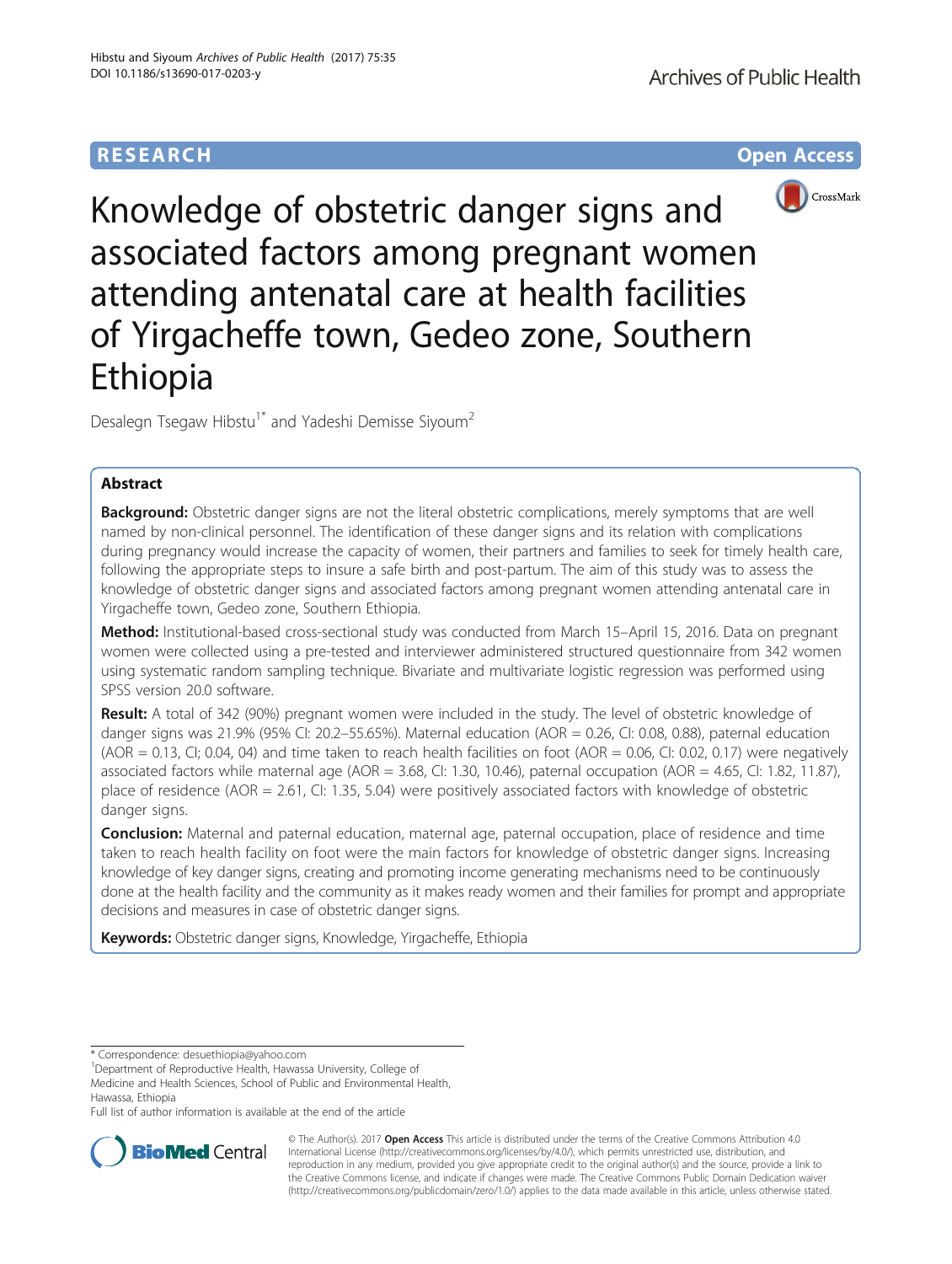# Background

Women worldwide get pregnant, and about 10% of them will potentially develop complications that will demand experienced/skilled obstetric care to avert death or life threatening problems [[1\]](#page-7-0). It has also been attested that every day about 14,000 women lose their lives as a result of complications from pregnancy and childbirth [\[2](#page-7-0)].

In many developing nations including Ethiopia, maternal mortality yet remains a significant burden and therefore change towards Millennium Development Goal (MDG) five has been particularly disregarded [[1\]](#page-7-0). In developing countries, maternal mortality ratio (MMR) is 15 times higher compared to developed countries. Africa, in particular Sub Saharan countries suffered from the highest MMR at 500 maternal deaths per 100,000 live births [\[3](#page-7-0)].

A systematic analysis towards the progress of Millennium Development Goal 5 showed that more than 50% of all maternal deaths in 2008 were in only six countries (India, Nigeria, Pakistan, Afghanistan, Ethiopia, and the Democratic Republic of the Congo) [[4\]](#page-7-0). The magnitude of maternal mortality and morbidity in Ethiopia are among the highest in the globe. Ethiopian demography and health survey (EDHS) reports from 2005 and 2011 showed that MMR was 673 and 676 per 100,000 live births, respectively [[5](#page-7-0), [6](#page-7-0)].

The danger signs are not the literal obstetric complications, merely symptoms that are well named by nonclinical personnel. The most frequently occurring danger signs during pregnancy include severe vaginal bleeding, swollen hands/face and blurred vision. The fundamental danger signs during labor and childbirth include severe vaginal bleeding, pro-longed labor, convulsions, and retained placenta. Danger signs during the postpartum period include severe bleeding following childbirth, loss of consciousness after childbirth, and fever [[7, 8\]](#page-7-0). The identification of these danger signs and its relation with complications during pregnancy would increase the capacity of women, their partners and families to seek for timely health care, following the appropriate steps to insure a safe birth and post-partum [\[9\]](#page-7-0). One study in Ethiopia by 'Hailu M., et al. [[10](#page-7-0)] concluded that timely recognition of these danger signs is central to the survival of women.

Approximately 80% of maternal deaths globally occurred due to direct obstetric complications (postpartum severe bleeding, infections following delivery, unsafe induced abortion, and hypertensive disorders in pregnancy and obstructed labour). Hemorrhage solely accounts for one third of all maternal deaths in Africa; still many of these deaths are avoidable. Indirect causes such as malaria, diabetes, hepatitis, anemia and other cardiovascular disorders aggravated by pregnancy can also lead to maternal death [\[11](#page-7-0), [4\]](#page-7-0).

In recent decades, numerous strategies have been carried out for the betterment of maternal health throughout the world [\[12](#page-7-0)], the basic aim of antenatal care is to identify the main symptoms and prevent the appearance of life threatening complications during pregnancy, thus addressing the pregnant women's information needs and providing advice and reassurance [[13\]](#page-7-0).

The national reproductive strategy of Ethiopia has given stress to maternal and newborn health to cut down the increased maternal and neonatal mortality. Two of the strategies are empowering women, men, families, and communities to recognize pregnancy-related risks, and to take responsibility for developing and implementing appropriate responses to them and creating an environment supportive to safe motherhood and newborn health [\[14\]](#page-7-0).

The Federal Ministry of Health (FMOH), reproductive health department and health bureaus of respective regions in Ethiopia have made cooperative effort to promote knowledge of women about obstetric danger signs to decrease maternal mortality to an acceptable level. They have been applying multiple approaches at local and national levels to have better access to health care information across the country including activities as training of health care providers and health extension workers, organizing civil societies, supporting women to women's associations (such as Health development army, women's networks, etc.), increasing access to health facilities and allocating health resources equitably among rural and urban areas [[15\]](#page-7-0).

Though, big emphasis is given by the national strategy to raise knowledge of obstetric danger signs, there is little information about the current level of knowledge and the determining factors in Ethiopia [\[10](#page-7-0)]. Therefore, this study was carried out to determine the level of knowledge about obstetric danger signs and associated factors among pregnant women attending antenatal care in Yirgacheffe town, Gedeo zone, Southern Nation, Nationalities and People Region (SNNPR), Ethiopia.

### Methods

#### Study setting and period

The study was conducted in Yirgacheffe town, Gedeo zone, from March 15–April 15, 2016, which is known for producing coffee as an important cash crop globally. It is located in SNNPR, Ethiopia at a distance of 395 km from Addis Ababa, capital city of Ethiopia and 125 km from Hawassa, capital city of SNNPR.

The town has two health centers providing preventive, promotive, and curative and rehabilitation services for the community of the town and the surrounding community. The health center provides health education on regular basis for women attending antenatal visits on danger signs that occur during pregnancy, child birth and postpartum period. It also provides different laboratory tests including hemoglobin, urinalysis, sexually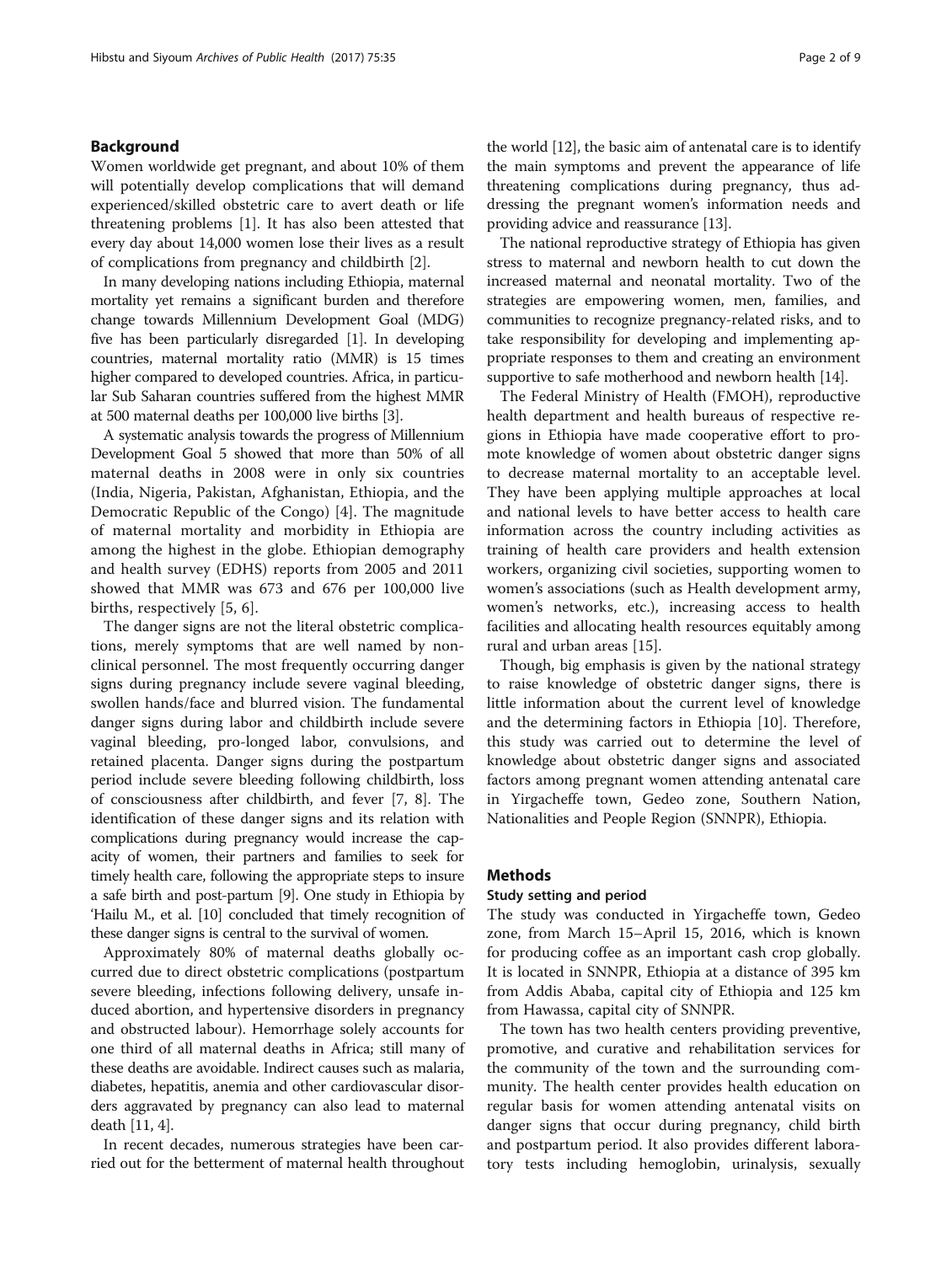transmitted diseases and appropriate physical examination during their antenatal visits.

### Study design and populations

An institutional-based quantitative cross-sectional study was employed. The source population for this study was all pregnant women found in Yirgacheffe town and the study populations were pregnant women attending ante natal care at health facilities of the town.

#### Sample size and sampling procedure

Sample size was determined using single population proportion formula by considering the following assumption: 95% confidence level, 5% margin of error and proportion of knowledge about obstetric danger signs 45.9% [[10](#page-7-0)].

$$
n = \frac{(z_{\alpha/2})^2 p(1-p)}{a^2} = \frac{(1.96)^2 \times 0.459(0.541)}{a^2} = \frac{3.84 \times 0.248}{(0.05)^2} = 381
$$

Study participants were selected by systematic random sampling technique with an interval of three where the interval constant was obtained by dividing the total ANC attendants to the sample size from their antenatal care registration book.

### Operational definitions

Knowledge of women about obstetric danger signs were measured by the total number of correct spontaneous answers to 9 items on knowledge of pregnancy danger signs and 7 items on knowledge of labor and childbirth danger signs and 7 items on knowledge of postpartum danger signs with a minimum score of 0 and maximum of 9.

Accordingly, three categories were developed for pregnancy, labor/childbirth and post-partum. Knowledgeable on key danger signs of pregnancy: a woman was considered as knowledgeable when she mentioned at least three key danger signs for pregnancy spontaneously. Knowledgeable on key danger signs of labor/childbirth: a woman was considered as knowledgeable when she mentioned at least three key danger signs for labor/childbirth spontaneously. Knowledgeable on key danger signs of post-partum: a woman was considered knowledgeable if when she mentioned at least the three key danger signs for post-partum spontaneously [\[16](#page-7-0)]. The dependent variable was later dichotomized as knowledgeable and not-knowledgeable.

### Data collection tool and procedure

Pre-tested and interviewer-administered structured questionnaires were used. Fifth year female medical students were recruited to collect the data. The questionnaire was prepared in English language and translated to Amharic (local language) and translated back to English to maintain the consistence of the data. Training was given to data

collectors for two days. Two master's degree holders supervised the overall data collection and check for filled questionnaire for consistency and completeness. During data collection, questionnaires were reviewed and checked for completeness and relevance by the principal investigators and the supervisors.

### Data processing and analysis

After data collection, data were edited and cleaned before data analysis, each questionnaire was checked for completeness and code was given before data entry. Data was cleaned and entered into computer by using EPI Info version 3.5.3 and the analysis was done using SPSS version 20.0.

Frequency, percentage and descriptive summaries were used to describe the study variable using univarite analysis. Logistic regression was carried out to identify factors associated with knowledge of obstetric danger signs. Variables with *p*-value  $\leq 0.2$  in the bivariate analysis were selected as candidate variables for multivariate logistic regression analysis to control the effect of confounders. Adjusted odds ratios with their 95% confidence intervals and p-value of less than 0.05 were considered to have significant association between the outcome and the explanatory variables. The model fitness was checked using Hosmer and Lemeshow.

### Results

#### Socio demographic and economic characteristics

A total of 342 pregnant women were included in the study with a response rate of 90%. The minimum and the maximum age of the respondents were 16 years and 43 years, respectively. The mean age of the study subjects was 26.2 years (±6.2, standard deviation (SD)). One hundred nineteen (34.8%) study subjects were found in the age group 15–24 years.

Almost half 174 (50.9%) of the respondents were protestant by religion followed by orthodox 106 (31%), and 198 (57.9%) were Gedeo by ethnicity. Of the total study participants 333 (97.4%) were married with average family size of  $4.23$  ( $\pm 1.846$  SD). Nearly three among four study subjects, 252 (73.7%) decided health service utilization by themselves and 52 (15.2%) were leaders in the family (Table [1\)](#page-3-0).

Concerning education status, one among five, 69 (20.2%) women attended secondary and above school, and 127 (37.1%) of their partners/husbands attended secondary and above school. Almost seven among ten pregnant women (67.5%) were house wife by occupation and 87 (25.4%) of their counterpart were governmental employed. One hundred four study participants (30.4%) were living in rural areas (Table [1\)](#page-3-0).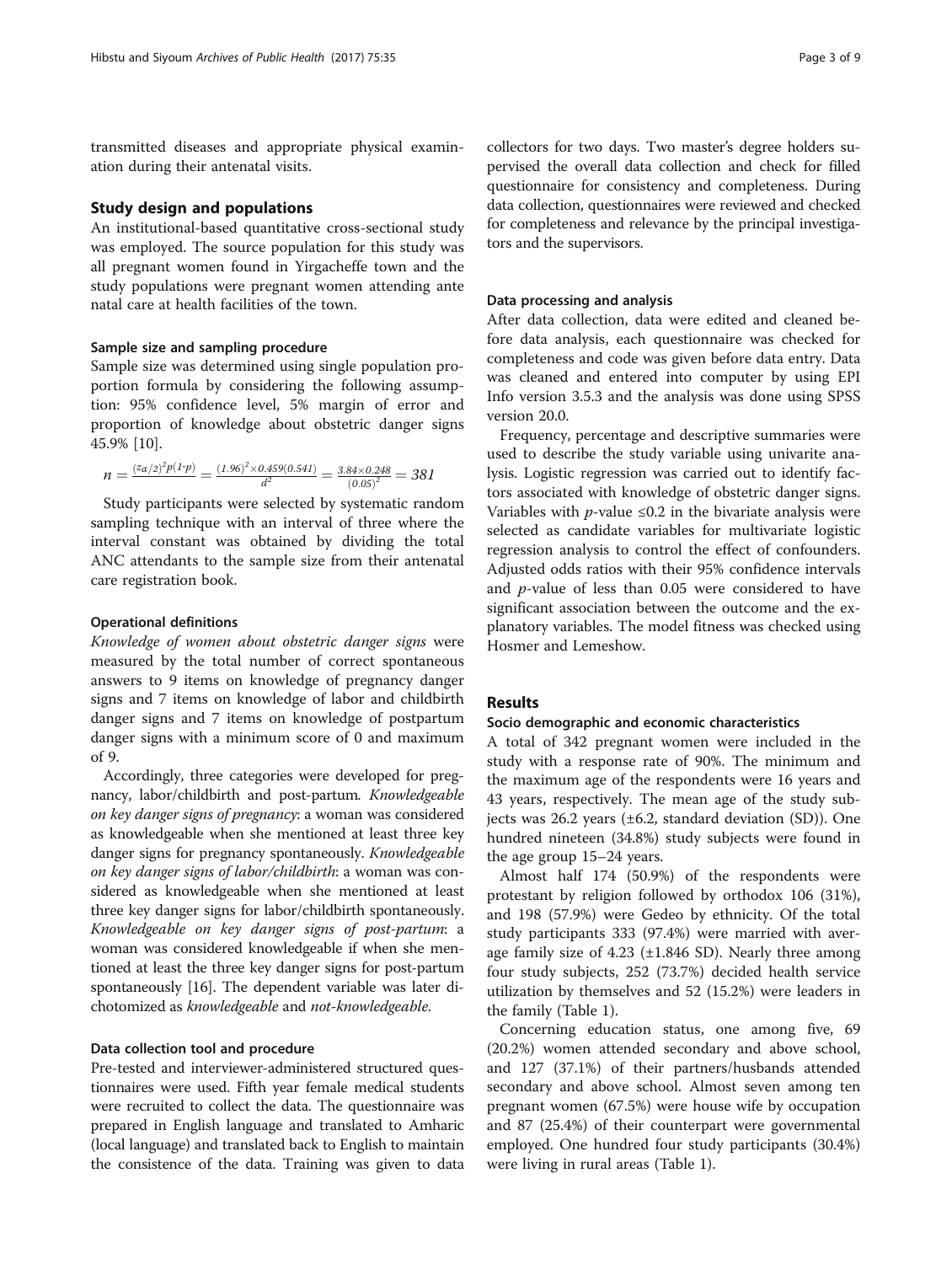<span id="page-3-0"></span>Table 1 Socio demographic, socio economic and reproductive history characteristics of the study subjects, Yirgacheffe town, Gedeo zone, Southern Ethiopia, 2016

| Variables                                | Frequency | Percentage |
|------------------------------------------|-----------|------------|
| Age                                      |           |            |
| $15 - 24$                                | 119       | 34.8       |
| $25 - 34$                                | 166       | 48.5       |
| $> = 35$                                 | 57        | 16.7       |
| Religion                                 |           |            |
| Protestant                               | 174       | 50.9       |
| Orthodox                                 | 106       | 31.0       |
| Catholic                                 | 20        | 5.8        |
| Muslim                                   | 42        | 12.3       |
| Ethnicity                                |           |            |
| Gedeo                                    | 198       | 57.9       |
| Guraghe                                  | 55        | 16.1       |
| Siliti                                   | 29        | 8.5        |
| Kembata                                  | 27        | 7.9        |
| Sidama                                   | 24        | 7.0        |
| Wolaita                                  | 9         | 2.6        |
| Marital status                           |           |            |
| Single                                   | 9         | 2.6        |
| Married                                  | 333       | 97.4       |
| Family size                              |           |            |
| $\leq$ =4                                | 212       | 62.0       |
| >4                                       | 130       | 38.0       |
| Role in the family                       |           |            |
| Leaders                                  | 52        | 15.2       |
| Members                                  | 290       | 84.8       |
| Decision maker about service utilization |           |            |
| Self                                     | 252       | 73.7       |
| Other person                             | 90        | 26.3       |
| Maternal education                       |           |            |
| Unable to read and write                 | 109       | 31.9       |
| Read and write(No formal education)      | 84        | 24.6       |
| Primary education                        | 80        | 23.4       |
| Secondary and above                      | 69        | 20.2       |
| Parental education                       |           |            |
| Unable to read and write                 | 37        | 10.8       |
| Read and write(No formal education)      | 49        | 14.3       |
| Primary education                        | 129       | 37.7       |
| Secondary and above                      | 127       | 37.1       |
| Maternal occupation                      |           |            |
| Housewife                                | 231       | 67.5       |
| Governmental employed                    | 64        | 18.7       |
| Merchant                                 | 47        | 13.8       |

Table 1 Socio demographic, socio economic and reproductive history characteristics of the study subjects, Yirgacheffe town, Gedeo zone, Southern Ethiopia, 2016 (Continued)

| Paternal Occupation                    |     |      |
|----------------------------------------|-----|------|
| Governmental employed                  | 87  | 25.4 |
| Farmer                                 | 96  | 28.1 |
| Merchant                               | 145 | 42.4 |
| Daily laborer                          | 14  | 4.1  |
| Monthly Income                         |     |      |
| < 1000 birr                            | 104 | 30.4 |
| 1001-2000 birr                         | 107 | 31.3 |
| 2001-3000 birr                         | 58  | 17.0 |
| > 30,000 birr                          | 73  | 21.3 |
| Place of Residence                     |     |      |
| Urban                                  | 203 | 59.4 |
| Rural                                  | 139 | 40.6 |
| Duration of pregnancy                  |     |      |
| First trimester                        | 17  | 5.0  |
| Second trimester                       | 134 | 39.2 |
| Third trimester                        | 191 | 55.8 |
| Age at first pregnancy                 |     |      |
| 15-24 years                            | 326 | 95.3 |
| $> 24$ years                           | 16  | 4.7  |
| Number of pregnancy                    |     |      |
| 1                                      | 85  | 24.9 |
| $> = 2$                                | 257 | 75.1 |
| Number of parity                       |     |      |
| $1 - 4$                                | 232 | 67.8 |
| >4                                     | 110 | 32.2 |
| Number of ANC follow up                |     |      |
| 1                                      | 109 | 31.9 |
| $\overline{2}$                         | 82  | 24.0 |
| 3                                      | 84  | 24.6 |
| $\overline{4}$                         | 67  | 19.5 |
| Time taken to health facility(on foot) |     |      |
| $<$ 30 min                             | 309 | 90.4 |
| $\geq$ 30 min                          | 33  | 9.6  |

# Reproductive history

Three hundred twenty six (95.3%) of the study participants were in the age group 15–24 years old during their first pregnancy. Three among four, 257 (75.1%) had history of two or above pregnancy. Three among five 203 (59.4%) study participants delivered their last child in a health facility. The majority, 309 (90.4%) of participants reported that below thirty minute is required to reach the health institution. One hundred nine (31.9%) and 67 (19.5%) of the study participants had their first and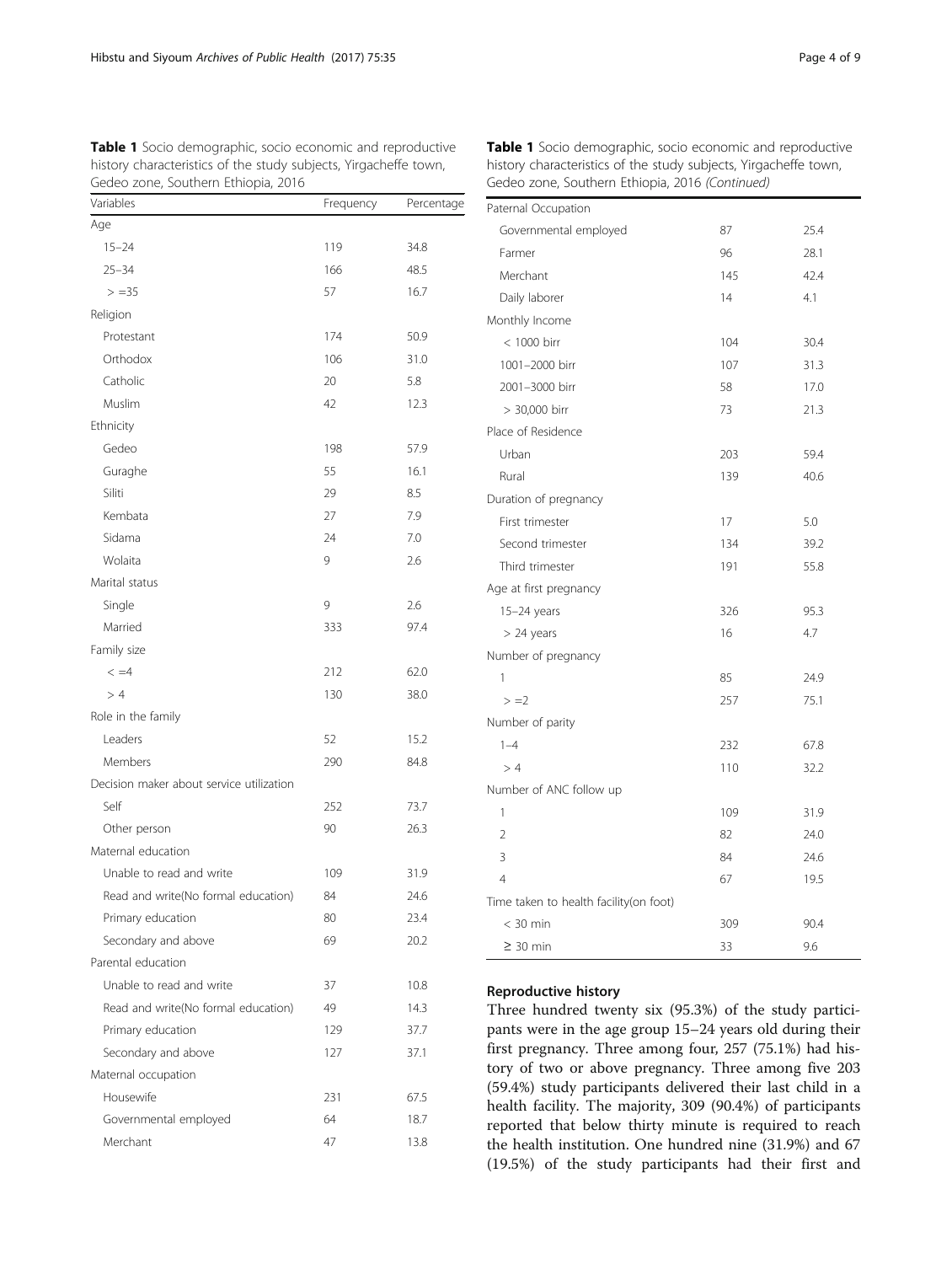fourth ANC visits during their pregnancy period, respectively (Table [1](#page-3-0)).

### Knowledge of obstetric danger signs

The overall knowledge of study participants regarding obstetric danger signs was 21.9% (95% CI: 20.2–55.65%). Almost half of the study subjects, 168 (49.1%) were found to be knowledgeable about danger signs during pregnancy. It was also found that 181 (52.9%) participants were knowledgeable about danger signs during child birth. One hundred fifty three, 153 (44.7%) study subjects were knowledgeable about danger signs during postpartum period. Severe vaginal bleeding was the most frequently known danger sign mentioned by study participants during pregnancy 258 (75.4%), 252 (73.7%), labor and child birth, and 158 (46.2%) at postpartum period (Table [2](#page-5-0)).

# Associated factors with knowledge of obstetric danger signs

In the multivariate analysis maternal age, maternal and paternal education, paternal occupation, time taken on foot to the health facility and place of residence were significantly associated with knowledge of obstetric danger signs.

The study demonstrated that women in the age group 25–34 years old were 3.5 (AOR = 3.68, CI: 1.30, 10.46) times more likely to be knowledgeable of obstetric danger signs in relation with women who were 35 years old and above.

Women who can read and write but without formal education was 75% (AOR = 0.26, CI: 0. 08, 0.88) less likely to be knowledgeable about obstetric danger signs compared to women who attended secondary and above education.

It was also observed that the probability of having knowledge of obstetric danger signs decreased almost by 90% (AOR = 0.13, CI; 0.04, 0.40) among women whose partners/husbands did not read and write, than those whose literacy status was secondary and above education.

Another important predictor was parental/husband occupation and place of residence. The chance of having knowledge of obstetric danger signs was 5 times (AOR = 4.65, CI: 1.82, 11.87) higher among women whose husbands were merchant by occupation compared with governmental employed. Women living in urban areas were 3 times  $(AOR = 2.61, CI: 1.35, 5.04)$ more likely to have knowledge of obstetric danger signs compared to those living in rural areas.

On the other hand, knowledge of obstetric danger signs was 95% (AOR = 0. 06, CI: 0.02, 0.17) less likely among women who travelled on foot more than 30 min to health facilities for health service utilization (Table [3](#page-6-0)).

# **Discussion**

Every minute, a woman dies due to causes related to pregnancy, childbirth and postnatal period. These causes are avoidable if women with complications are able to identify and seek appropriate emergency obstetric care, which makes a difference between life and death. Thus, this study had tried to determine the level of knowledge about obstetric danger signs and associated factors among pregnant women attending antenatal care in Yirgacheffe town, Gedeo zone, Southern Nation, Nationalities and People Region, Ethiopia.

In this study, it was revealed that the overall knowledge of obstetric danger signs was 21.9%. This finding is congruent with the studies conducted in Ethiopia: Alettawondo (30.9%) and Arba Minch (24.1%), SNNPR [[10, 16\]](#page-7-0); Debre-Birhan (38.6%), Amhara Region [[17](#page-7-0)].

On the other hand, in this study about 75% of the study subjects explained that vaginal bleeding as danger sign during pregnancy which was higher than the findings in Burkina Faso (39.4%) [[18\]](#page-7-0), Guatemala (31.0%) [\[19](#page-7-0)] and Tigray, Ethiopia (49.1%) [\[20\]](#page-7-0). This variation might be due to socio-cultural difference and difference in implementation of relevant health intervention programs such as provision of antenatal care and delivery services. The finding of the study also indicated that half, 168 (49.1%) of the respondents were knowledgeable about the danger signs of pregnancy which is inconsistent with findings in Tigray, Ethiopia and India [[20,](#page-7-0) [21](#page-8-0)], respectively.

Significant association was observed concerning maternal age. It was figured out that knowledge of obstetric danger signs was more likely to increase among women with the age group 25–34 years old. This finding is congruent with studies conducted in Ethiopia, Tanzania, Enugu State, Nigeria and South East Nigeria, [\[16,](#page-7-0) [22](#page-8-0)–[24](#page-8-0)], respectively. It might be explained as elder women not only own better knowledge of obstetric danger signs in this age group but also they are psychologically and physically ready to accept information on danger signs.

Maternal and paternal/husband education were identified a predictor for knowledge of obstetric danger signs. It was indicated that the level of obstetric danger signs knowledge was increased among women and husbands attended secondary and above education compared with those with no education. This study is in line with other studies [\[16, 20,](#page-7-0) [23, 25](#page-8-0)–[27](#page-8-0)]. This might be explained by the fact that there is no question that educated women can have better information and care for themselves. Education provides better health knowledge, improves the effectiveness of health behavior and enables to take prompt measures when the danger signs arise.

The place of residence was also found as a determinant of knowledge of obstetric danger signs. The study found that obstetric danger signs knowledge of women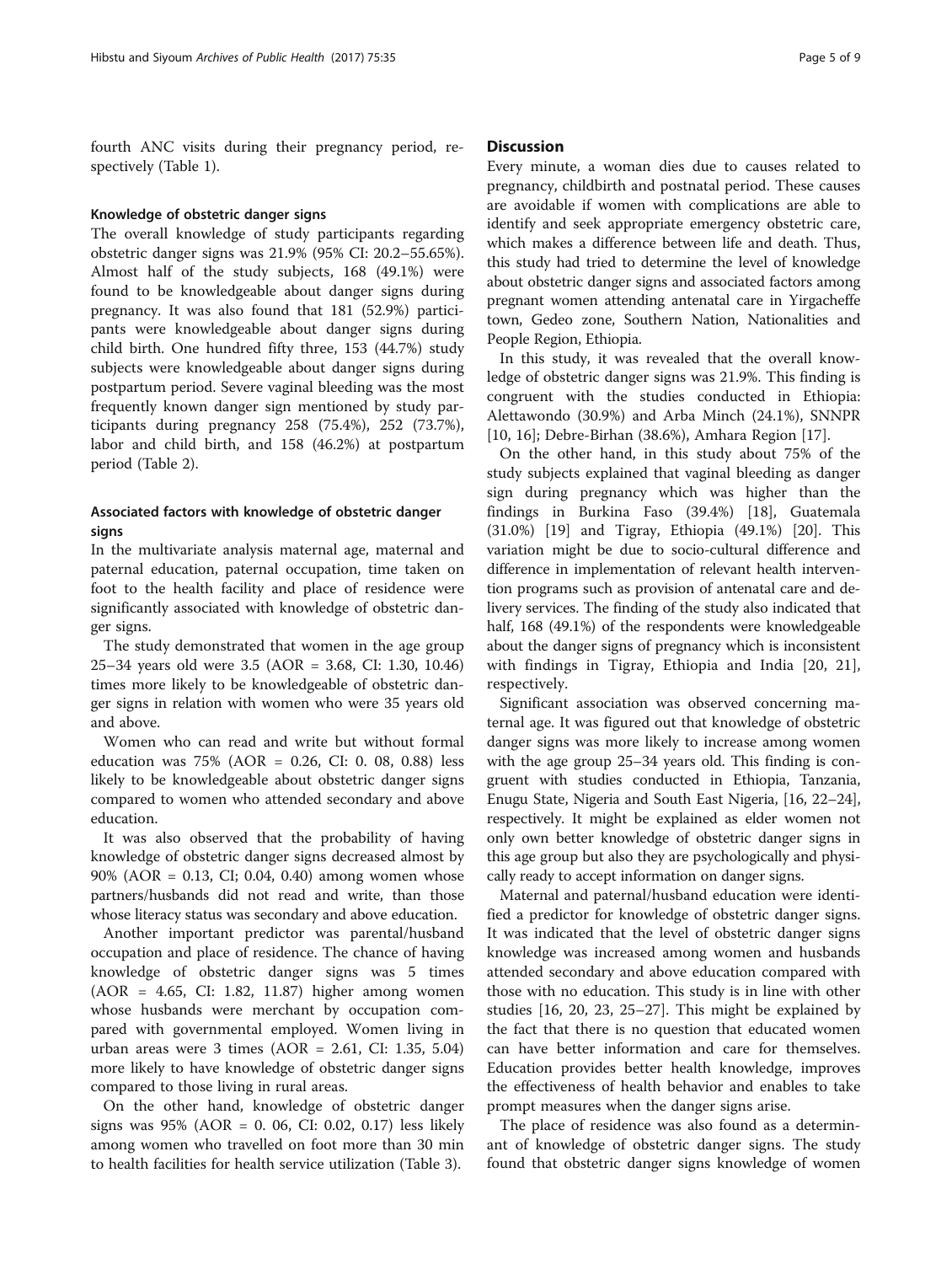| Characteristics           |           | Knowledge of danger signs during: |                       |            |             |            |  |  |
|---------------------------|-----------|-----------------------------------|-----------------------|------------|-------------|------------|--|--|
|                           | Pregnancy |                                   | Labor and child birth |            | Post-partum |            |  |  |
|                           | Frequency | Percentage                        | Frequency             | Percentage | Frequency   | Percentage |  |  |
| Vaginal bleeding          |           |                                   |                       |            |             |            |  |  |
| No                        | 84        | 24.6                              | $90\,$                | 26.3       | 184         | 53.8       |  |  |
| Yes                       | 258       | 75.4                              | 252                   | 73.7       | 158         | 46.2       |  |  |
| Difficulty of breathing   |           |                                   |                       |            |             |            |  |  |
| No                        | 317       | 92.7                              | $\sf NA$              | $\sf NA$   | 261         | 76.3       |  |  |
| Yes                       | 25        | 7.3                               | $\sf NA$              | $\sf NA$   | 81          | 23.7       |  |  |
| Loss of consciousness     |           |                                   |                       |            |             |            |  |  |
| No                        | 314       | 91.8                              | 317                   | 92.7       | 280         | 81.9       |  |  |
| yes                       | 28        | 8.2                               | 25                    | 7.3        | 62          | 18.1       |  |  |
| High fever                |           |                                   |                       |            |             |            |  |  |
| $\rm No$                  | 298       | 87.1                              | 272                   | 79.5       | <b>NA</b>   | <b>NA</b>  |  |  |
| Yes                       | $44\,$    | 12.9                              | $70\,$                | 20.5       | <b>NA</b>   | $\sf NA$   |  |  |
| Severe Headache           |           |                                   |                       |            |             |            |  |  |
| $\rm No$                  | 237       | 69.3                              | 261                   | 76.3       | 265         | 77.5       |  |  |
| Yes                       | 105       | 30.7                              | 81                    | 23.7       | 77          | 22.5       |  |  |
| Severe abdominal pain     |           |                                   |                       |            |             |            |  |  |
| $\rm No$                  | 182       | 53.2                              | $\sf NA$              | $\sf NA$   | <b>NA</b>   | <b>NA</b>  |  |  |
| Yes                       | 160       | 46.8                              | <b>NA</b>             | $\sf NA$   | <b>NA</b>   | $\sf NA$   |  |  |
| <b>Blurred</b> vision     |           |                                   |                       |            |             |            |  |  |
| $\rm No$                  | 224       | 65.5                              | $\sf NA$              | $\sf NA$   | 255         | 74.6       |  |  |
| Yes                       | 118       | 34.5                              | <b>NA</b>             | $\sf NA$   | 87          | 25.4       |  |  |
| Convulsion                |           |                                   |                       |            |             |            |  |  |
| $\rm No$                  | 329       | 96.2                              | 293                   | 85.7       | 332         | 97.1       |  |  |
| Yes                       | 13        | 3.8                               | 49                    | 14.3       | 10          | 2.9        |  |  |
| Swollen Hand/face         |           |                                   |                       |            |             |            |  |  |
| $\rm No$                  | 279       | 81.6                              | $\sf NA$              | $\sf NA$   | 293         | 85.7       |  |  |
| Yes                       | 63        | 18.4                              | <b>NA</b>             | $\sf NA$   | 49          | 14.3       |  |  |
| Vaginal discharge         |           |                                   |                       |            |             |            |  |  |
| No                        | <b>NA</b> | <b>NA</b>                         | <b>NA</b>             | $\sf NA$   | 281         | 82.2       |  |  |
| Yes                       | <b>NA</b> | $\sf{NA}$                         | $\sf NA$              | $\sf NA$   | 61          | 17.8       |  |  |
| Mal-position/presentation |           |                                   |                       |            |             |            |  |  |
| No                        | <b>NA</b> | NA                                | 235                   | 68.7       | $\sf NA$    | $\sf NA$   |  |  |
| Yes                       | NA        | NA                                | 107                   | 31.3       | $\sf NA$    | $\sf NA$   |  |  |
| Retained placenta         |           |                                   |                       |            |             |            |  |  |
| $\mathsf{No}$             | <b>NA</b> | <b>NA</b>                         | 230                   | 67.3       | <b>NA</b>   | <b>NA</b>  |  |  |
| Yes                       | <b>NA</b> | $\sf{NA}$                         | 112                   | 32.7       | $\sf NA$    | $\sf NA$   |  |  |
| Labor lasting >12 h       |           |                                   |                       |            |             |            |  |  |
| No                        | <b>NA</b> | <b>NA</b>                         | 194                   | 56.7       | $\sf NA$    | <b>NA</b>  |  |  |
| Yes                       | $\sf NA$  | $\sf{NA}$                         | 148                   | 43.3       | $\sf NA$    | $\sf NA$   |  |  |

<span id="page-5-0"></span>Table 2 Knowledge of obstetric danger signs during pregnancy and post-partum period in Yirgacheffe town, Gedeo zone, Southern Ethiopia, 2016

NA indicates that the specific danger sign was not asked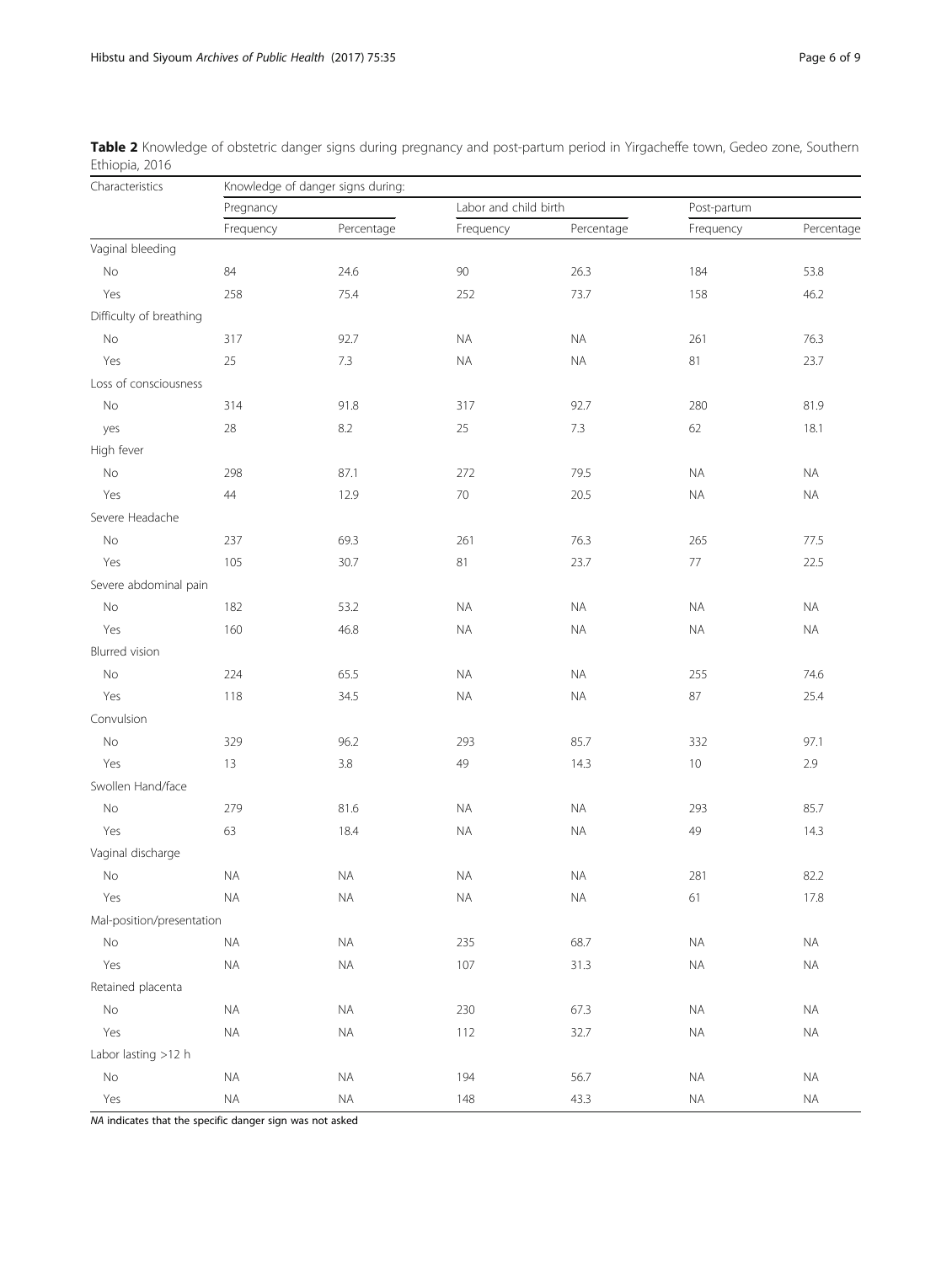| Variables                           | Knowledge of obstetric danger signs |               | COR (95% CI)          | AOR (95% CI)          | $P$ -value |
|-------------------------------------|-------------------------------------|---------------|-----------------------|-----------------------|------------|
|                                     | Not knowledgeable                   | Knowledgeable |                       |                       |            |
| Maternal age                        |                                     |               |                       |                       |            |
| $15 - 24$                           | 102                                 | 17            | $1.02$ (0.41, 2.53)   | 1.33 (0.42, 4.17)     | 0.230      |
| $25 - 34$                           | 116                                 | 50            | 2.64 (1.17, 5.98)     | 3.68 (1.30, 10.46)    | 0.001      |
| $> = 35$                            | 49                                  | 8             | $\mathbf{1}$          |                       |            |
| Maternal education                  |                                     |               |                       |                       |            |
| Unable to read and write            | 89                                  | 20            | $0.48$ $(0.24, 0.97)$ | $0.33$ $(0.10, 1.07)$ | 0.433      |
| Read and write(no formal education) | 74                                  | 10            | 0.29(0.13, 0.66)      | 0.26 (0.08, 0.88)     | 0.010      |
| Primary education                   | 57                                  | 23            | $0.86$ $(0.43, 1.74)$ | 0.79(0.30, 2.09)      | 0.445      |
| Secondary and above                 | 47                                  | 22            | $\mathbf{1}$          | 1                     |            |
| Paternal education                  |                                     |               |                       |                       |            |
| Unable to read and write            | 30                                  | 7             | $0.46$ (0.19, 1.12)   | $0.13$ $(0.04, 0.40)$ | 0.006      |
| Read and write(no formal education) | 41                                  | 8             | $0.38(0.16 - 0.89)$   | $0.08$ $(0.02, 0.24)$ | 0.045      |
| Primary education                   | 112                                 | 17            | $0.30(0.16 - 0.56)$   | $0.10$ $(0.04, 0.25)$ | 0.005      |
| Secondary and above                 | 84                                  | 43            | 1                     | 1                     |            |
| Paternal occupation                 |                                     |               |                       |                       |            |
| Governmental employed               | 71                                  | 16            | $\mathbf{1}$          | 1                     |            |
| Farmer                              | 75                                  | 21            | 1.24 (0.60, 2.57)     | $0.05$ $(0.01, 0.26)$ | 0.016      |
| Merchant                            | 113                                 | 32            | 1.26 (1.64, 2.46)     | 4.65 (1.82, 11.87)    | 0.001      |
| Daily laborer                       | 8                                   | 6             | 3.33 (0.02, 10.9)     | 0.28 (0.06, 1.32)     | 0.245      |
| Place of residence                  |                                     |               |                       |                       |            |
| Urban                               | 170                                 | 33            | 2.23 (1.33, 3.75)     | 2.61 (1.35, 5.04)     | 0.000      |
| Rural                               | 97                                  | 42            | $\mathbf{1}$          | 1                     |            |
| Distance to Health facility on foot |                                     |               |                       |                       |            |
| $< 30$ min                          | 12                                  | 21            | $\mathbf{1}$          | 1                     |            |
| $\geq 30$                           | 255                                 | 54            | $0.12$ (0.06, 0.26)   | 0.06(0.02, 0.17)      | 0.000      |

<span id="page-6-0"></span>Table 3 Factors associated with knowledge of obstetric danger signs in Yirgacheffe town, Gedeo zone, Southern Ethiopia, 2016

Hosmer and Lemeshow for model fitness is 0.876

were more likely to increase among women living in urban residence in comparison with rural areas. This finding was supported by the findings in Ethiopia: Erer district, Somali region and Goba district region [\[26](#page-8-0)–[28](#page-8-0)] and a study in Southeast Nigeria [[24\]](#page-8-0). This is probably because urban areas are exposed to different health care services including higher coverage with health information dissemination.

On the other hand, probably because better access to health facility and health information due to increased access to health facilities, it was pointed out that knowledge of obstetric danger signs was more likely to increase among women who travelled less than thirty minutes on foot for health service utilization. This study was in agreement with the findings in other areas [\[24](#page-8-0), [27](#page-8-0)].

The paternal/husband occupational status in this study was significantly associated with maternal knowledge of obstetric danger signs. The probability of obstetric danger signs knowledge was highest among women whose husbands were merchants by occupation. This study is agreed with the finding in Nigeria [\[24\]](#page-8-0). This might happen because merchant fathers would have a positive outcome in knowledge of obstetric danger signs by increasing household income and economic status of the family and as a result women might get frequent health institution contact for antenatal care, delivery and health information about obstetric danger signs.

While interpreting the findings of this study, scholars need to take into consideration the following limitations. First, the cross sectional nature of the data had made impossible to arrive at the causal relation between the different explanatory variables and knowledge of women about obstetric danger signs. Second, an expected proportion of knowledge about obstetric danger signs of the women in the study  $(N = 381)$  was not reached, as only 342 pregnant women were included with a response rate of 90%. Third, as the study is based on a sample of all pregnant women attending antenatal care, possible selection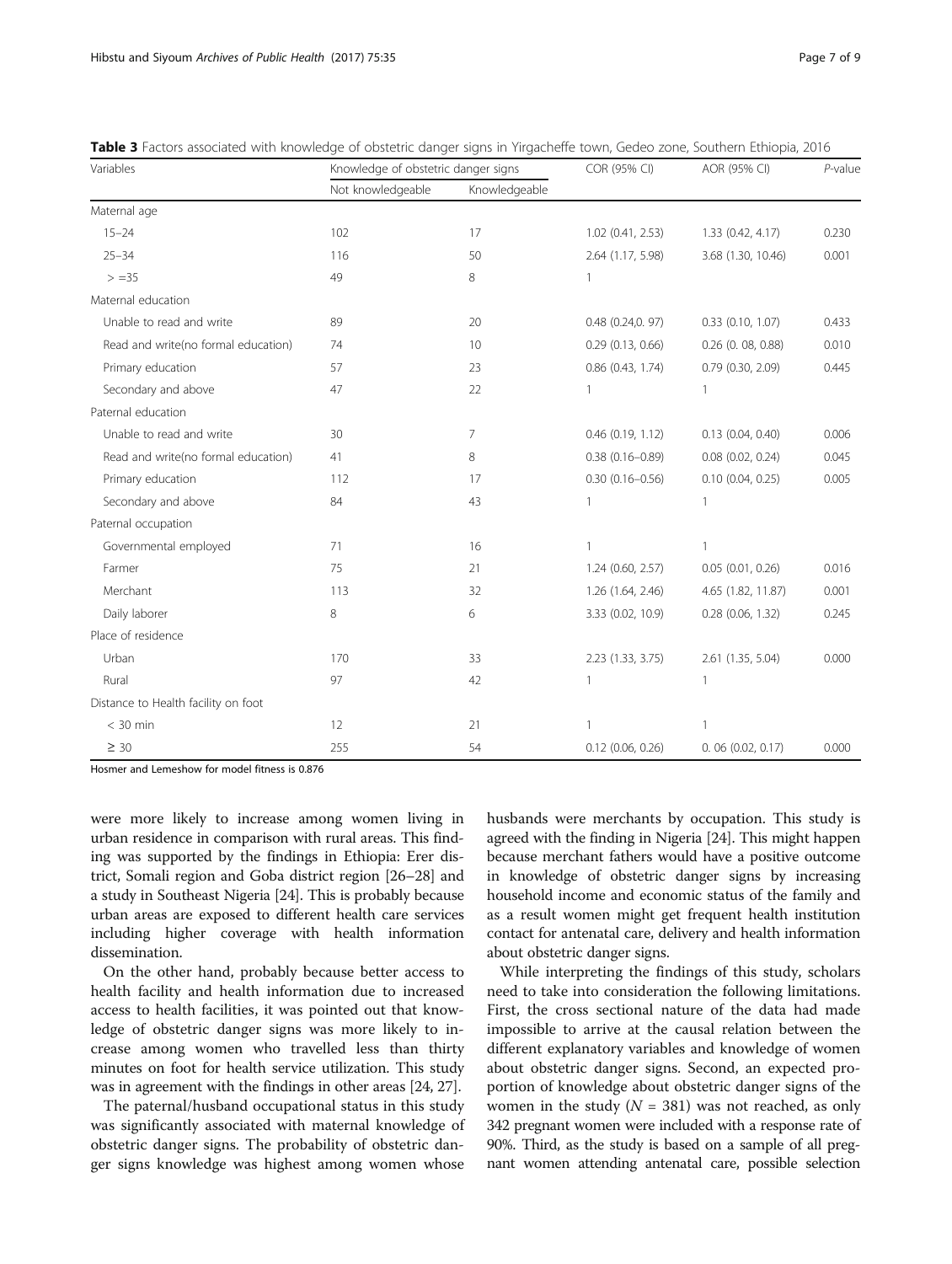<span id="page-7-0"></span>bias needs to be considered since it did not address the main characteristic of the general population in the study.

#### Conclusions

In general, in this study, the level of obstetric danger signs knowledge was low. Maternal and husband education, paternal occupational, maternal age, place of residence and time taken to reach health facility on foot were identified as the significant factors for knowledge of obstetric danger signs among pregnant women in Yirgacheffe town, Gedeo zone, Southern Ethiopia.

Increasing knowledge or awareness of key obstetric danger signs need to be given focus as it makes women and their families ready for prompt and appropriate decisions and measures in case of obstetric danger signs among pregnant women. Health education dissemination strategies on obstetric danger signs and creating and promoting income generating mechanisms need to be continuously done at the health facility and community.

#### Abbreviations

ANC: Ante natal care; AOR: Adjusted odd ratio; CI: Confidence interval; COR: Crude odd ratio; EDHS: Ethiopian demography and health survey; FMOH: Federal Ministry of Health; MDG: Millennium development goal; MMR: Maternal mortality ratio; SD: Standard deviation; SNNPR: Southern Nation Nationalities and People Region; SPSS: Statistical package for social science; UN: United Nations; WHO: World Health Organization

#### Acknowledgements

We are thankful to Gedeo zone health department and Yirgacheffe town health office for easing the data collection work. We would also like to extend our profound gratitude to the study subjects without their consent and the provision of the demanded information this research work would not have been real.

#### Funding

This research work was financed by Hawassa University, College of Medicine and Health Sciences, Ethiopia. The funder had no role in study design, data collection and analysis, decision to publish, or preparation of the manuscript.

#### Availability of data and materials

The data that support the findings of this study will be available from the corresponding author upon reasonable request in the form of statistical package for social sciences (SPSS) spread sheet.

#### Authors' contributions

DTH took part in planning the study, monitoring data collection process, analyzes the data and writing the manuscript. YDS participated in designing the study, supervising data collection process and writing the manuscript. Both authors read and approved the final manuscript.

#### Competing interests

The authors declare that they have no competing interests.

#### Consent for publication

Written informed consent was taken from study participants for publication explaining: the objective and benefit of the finding of the study and their personal identifiers was not attached.

## Ethics approval and consent to participate

Ethical clearance was obtained from the Institutional Review Board of Hawassa University, College of Medicine and Health Sciences. Official letters was taken from Yirgacheffe town health office. The study participants were informed about the purpose of the study and informed verbal consent was secured. All participants' right to self-determination was respected. The confidentiality and the privacy of the respondents were maintained.

# Publisher's Note

Springer Nature remains neutral with regard to jurisdictional claims in published maps and institutional affiliations.

#### Author details

<sup>1</sup>Department of Reproductive Health, Hawassa University, College of Medicine and Health Sciences, School of Public and Environmental Health, Hawassa, Ethiopia. <sup>2</sup>Department of Public Health, Hawassa University, College of Medicine and Health Sciences, School of Public and Environmental Health, Hawassa, Ethiopia.

#### Received: 20 August 2016 Accepted: 6 June 2017 Published online: 14 August 2017

#### References

- 1. World Health Organization. Improve the quality of maternal health services. Geneva, Switzerland, WHO. Division of Reproductive Health (Technical Support), 1998; 4 (World Health Day – 7April: Safe motherhood / WHO 98.8). Accessed 14 Aug 2008.
- 2. Donna V, Barbara K. Improving maternal health. e Journal USA. Econ Perspect. 2005:1–7.
- 3. The Maternal Mortality Estimation Inter-Agency Group, USA. WHO, UNICEF, UNFPA and World Bank estimates. Switzerland: World Health Organization. 2010. Available: [http://www.unfpa.org/webdav/site/global/shared/](http://www.unfpa.org/webdav/site/global/shared/documents/publications/2012/Trends%20in%20maternal_%20mortality_A4-1.Pdf) [documents/publications/2012/Trends in maternal\\_ mortality\\_A4-1.Pdf.](http://www.unfpa.org/webdav/site/global/shared/documents/publications/2012/Trends%20in%20maternal_%20mortality_A4-1.Pdf)
- 4. WHO. Trends in maternal mortality: 1990 to 2010, WHO, UNFPA, UNICEF and World Bank. Geneva; WHO; 2012.
- 5. Central Statistical Agency, Ethiopia. Ethiopia demographic and health survey 2011; 2005. Ethiopia: Central statistical agency.
- 6. Central Statistical Agency, Ethiopia. Ethiopia demographic and health survey 2011. Ethiopia: Central statistical agency; 2011.
- 7. JHPIEGO. Maternal and neonatal health program. birth preparedness and complication readiness: a matrix of shared responsibilities. JHPIEGO: Maryland; 2004.
- 8. Thaddeus S, Maine D. Too far to walk: maternal mortality in context. Soc Sci Med. 1994;38:1091–110.
- 9. WHO. Standards for maternal and neonatal care: birth and emergency preparedness in antenatal care: department of making pregnancy safer (MPS). Geneva: World Health Organization; 2006.
- 10. Hailu M, Gebremariam A, Alemsged F. Knowledge about obstetric danger signs among pregnant women in AlettaWondo district, Sidama zone, Southern Ethiopia. Ethiop J Health Sci. 2010;20(1):25–32.
- 11. UNICEF. A global overview of maternal mortality. 2010.
- 12. Berg C, Daniel I, Zane S, Bartlett L, eds. Strategies to reduce pregnancyrelated deaths: from identification and review to action. Atlanta, Centers for Disease Control and Prevention; 2001; 45–7. In: Bullough C, Meda N, Makowiecka K, Ronsmans C, Achadi E, Hussein J. Current strategies for the reduction of maternal mortality. BJOG. 2005; 112 (9): 1180–8.
- 13. National Population Commission (Nigeria) and ICF Macro Nigeria. Nigeria Demographic and Health Survey. Calverton: National Population Commission and ICF/Macro; 2008. p. 2009.
- 14. Federal Democratic Republic of Ethiopia, Ministry of Health. National reproductive strategy 2006–2015. Addis Ababa: FMOH; 2006.
- 15. Federal Democratic Republic of Ethiopia, MOH. Health sector development program IV 2010/11–2014/15. Ethiopia: FMOH; 2010.
- 16. Workineh Y, Hailu D, Gultie T, Degefu N, Mihrete M, Shimeles M, et al. Knowledge of obstetric danger signs and its associated factors in Arba Minch town, Ethiopia. Am J of Health Res. 2014;2(5):255–9.
- 17. Akililu A, Wakgari N, Admasu E, Berta M. Knowledge about danger signs of pregnancy and associated factors among pregnant women in Debre Birhan Town, Central Ethiopia. Sci J Public Health. 2015;3(2):269–73.
- 18. Baya B, Sangli G, Maiga A. Measuring the effects of behavior change interventions in Burkina Faso with population-based survey results. JHPIEGO: Maryland; 2004.
- 19. Becker F, Yglesias C. Measuring the effects of behavior change and service deliver interventions in Guatemala with population-based survey. JHPIEGO: Maryland, USA; 2004.
- 20. Hailu D, Berhe H. Knowledge about obstetric danger signs and associated factors among mothers in Tsegedie District, Tigray Region, Ethiopia 2013: community based cross-sectional study. PLoS One. 2014;9(2):e83459. doi[:10.1371/journal.pone.0083459K1.](http://dx.doi.org/10.1371/journal.pone.0083459K1)